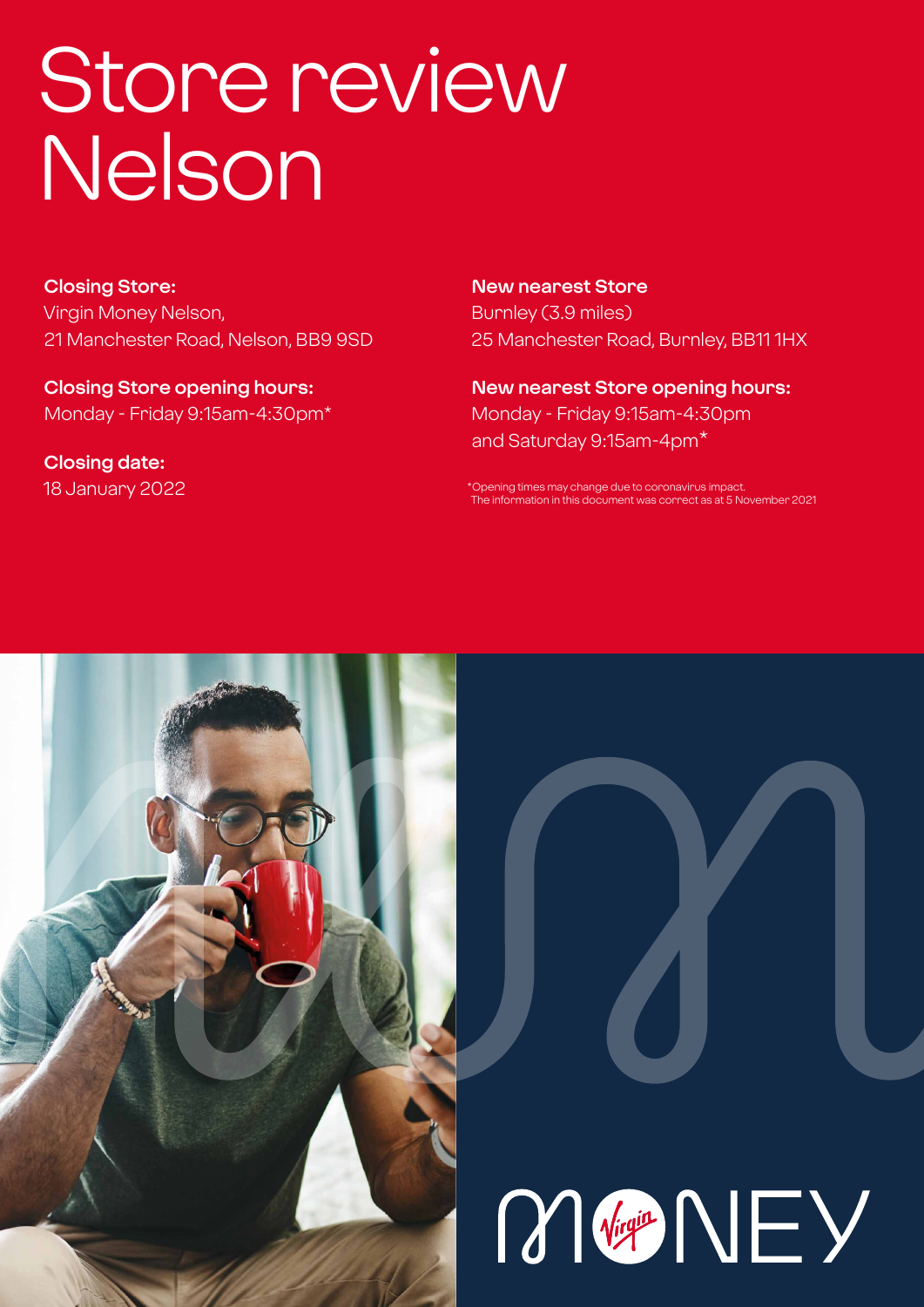# Summary of discussions

This Store review shares the outcome of discussions following the closure announcement for Nelson Store. It also contains our contact information if you have any questions or need help before or after the Store closes.

Since the closure announcement, we've been speaking to customers and local stakeholders to find out how we can limit the effects of this closure as much as possible. This has included reaching out to vulnerable and potentially vulnerable customers to offer additional support.

### Why we're closing your Store

More and more customers are taking advantage of our digital services and only visiting Stores when they want to discuss a significant life event. Between April 2019 and July 2021 we've seen digital registrations increase from 48.7% to 57.6% across our personal customers, and daily internet banking and mobile app logins are up 66%.

It's important to balance investment in digital services with making sure our Store network continues to meet the needs of our customers. This means that we've made the difficult decision to close a number of Stores.

This decision has been reached after considerable thought and analysis which includes input from local management.

Our Stores will continue to be a really important part of what we do and we've recently refreshed and revitalised them now that we're one Virgin Money brand.

### Just so you know

When we announced the Nelson Store was closing, we published an impact assessment. This provided more information on why we made the decision and ways in which customers could continue to make the most of our banking services. Head to **virginmoney.com/store-closures** or ask in Store to find out more.

# Feedback from customers and local stakeholders

### Customer feedback

Some customers have raised concerns over the closure of the Store and we have received a total of 0.01% complaints on the closure per customers mailed. We've been speaking to them about their personal circumstances and providing information on ways to continue to bank with us. We're confident that the transfer of accounts to the new Store will be smooth and there are alternative ways to bank with us locally or by using our digital services. These include:

- > Should a customer wish to use a Store for general advice or to discuss a product, Burnley Store is 3.9 miles away and there are a further 3 Stores within 21 miles.
- > There are other ATMs in the area that are free to use.
- > Our mobile, internet and telephone banking facilities allow customers to do most day-to-day tasks, like balance checks, viewing transactions, transferring money between accounts, paying bills and cancelling / amending regular payments. Customers can even pay in a cheque on the go.
- > Customers are also able to use our mobile app to make external payments in a number of different ways and we're continuing to make our digital banking services bigger and better.
- > The local full service Post Office is located nearby on Unit 3 Place De Creil and provides personal and business customers with an alternative way to do their day-to-day banking transactions, such as cash withdrawals and paying in cash and cheques. Head to **www.postoffice.co.uk/branch-finder** to find other Post Office locations.
- > Customers can get all the information about our products and services, or raise any concerns by calling us on **0800 121 7365**. Our opening times are 7am to 9pm Monday to Saturday and 10am to 5pm on Sundays.

### Stakeholder & community feedback

Cllr Mohammed Iqbal has contacted us expressing disappointment at the closure. He has requested a meeting to discuss and urged us to reconsider the closure. This meeting took place on 3 November. During the meeting Cllr Iqbal confirmed he was disappointed at the closure decision. He asked if the closure would be reversed, we confirmed it would not. He asked about the alternative ways of banking – particularly for vulnerable customers. He said he was impressed with the support we were offering customers in the run up to closure, saying that it was far more than what other banks had done when they had exited the town over recent years.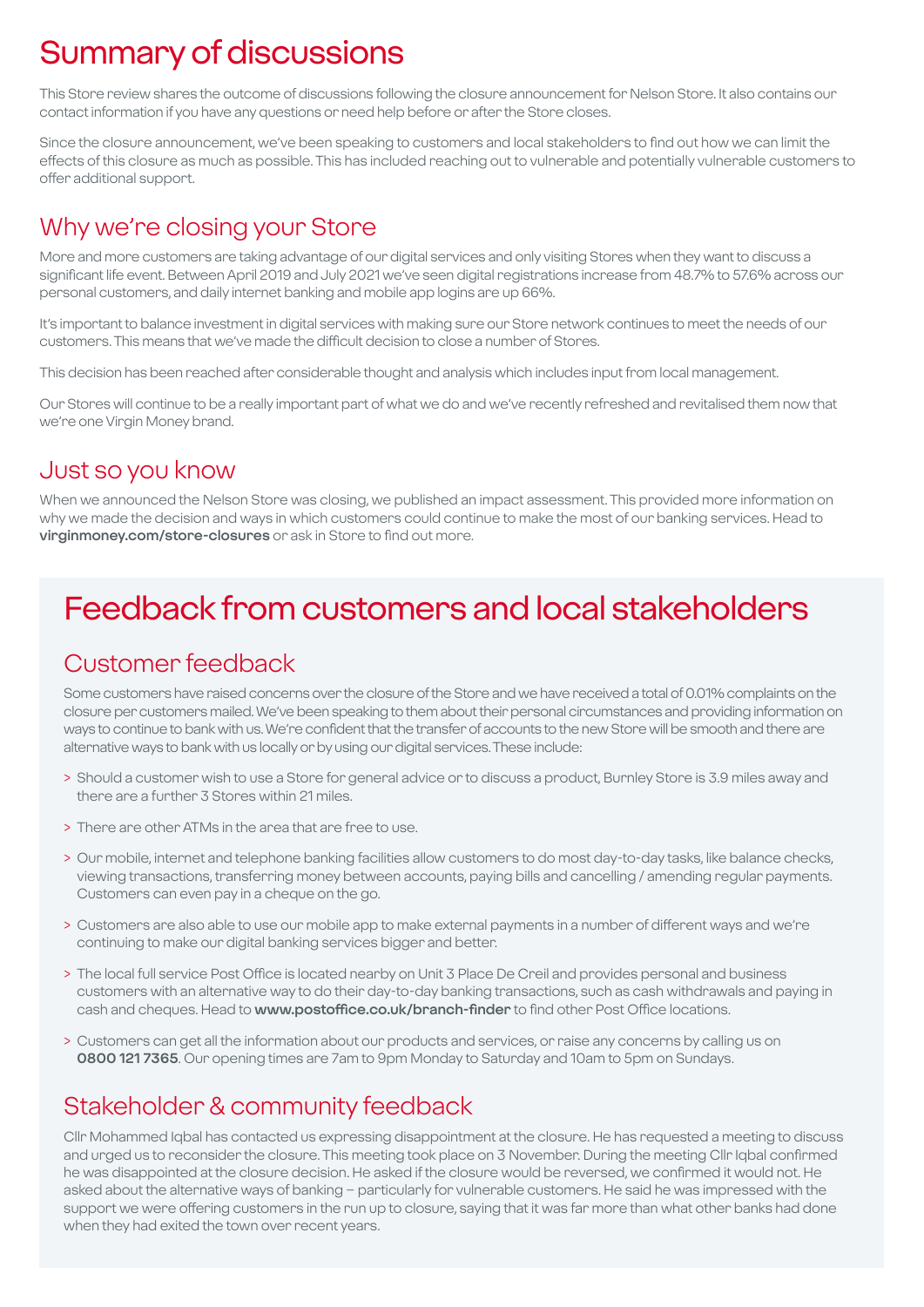### Stakeholder & community feedback continued

Cllr Nadeem Ahmed has written to David Duffy on behalf of the Council expressing disappointment over the closure and asking us to reconsider – citing the difficulties faced by vulnerable and business customers if the Store closes as well as the inconvenience of travelling to Burnley to visit a Store. A response is being finalised.

A face to face meeting has been held in Store with the local Postmaster, to discuss services available to our customers and review the potential customer footfall into the Post Office, so that staffing levels can be reviewed.

On 11 October, our Store Manager called the local Citizens Advice office to make sure they were aware of our pending Store closure, and shared information on the closure timescales and ways customer could continue to bank with us.

Our Store Manager has also been in touch with two other local bank branches in Nelson; Halifax and TSB. This has been to support customers with additional support needs to switch their account and complete warm handovers.

### Engagement with customers and local stakeholders

| <b>Stakeholders</b>               | <b>Engagement activities</b>      | <b>Additional notes</b>                                                                                                                                                                                                                                                                                                                                                                                                                                                                                                                                                                                                                                                                                                                                                                            |
|-----------------------------------|-----------------------------------|----------------------------------------------------------------------------------------------------------------------------------------------------------------------------------------------------------------------------------------------------------------------------------------------------------------------------------------------------------------------------------------------------------------------------------------------------------------------------------------------------------------------------------------------------------------------------------------------------------------------------------------------------------------------------------------------------------------------------------------------------------------------------------------------------|
| <b>Customers</b>                  | Store posters and leaflets        | Live from 29 September 2021.                                                                                                                                                                                                                                                                                                                                                                                                                                                                                                                                                                                                                                                                                                                                                                       |
|                                   | Closure details on our<br>website | Available at virginmoney.com/store-closures                                                                                                                                                                                                                                                                                                                                                                                                                                                                                                                                                                                                                                                                                                                                                        |
|                                   | External media                    | Announcement issued to national and local media outlets.                                                                                                                                                                                                                                                                                                                                                                                                                                                                                                                                                                                                                                                                                                                                           |
|                                   | <b>Direct mailing</b>             | A letter, 24-hour banking leaflet and Post Office services leaflet sent<br>on 29 September 2021. This was issued to all Store customers and<br>customers regularly using the Store.<br>The mailing included info on the Store closure and how to access all<br>the other ways to bank. This provided customers with a minimum 12<br>weeks' notice in line with the UK Finance Access to Banking Standard<br>and Financial Conduct Authority (FCA) Guidance.                                                                                                                                                                                                                                                                                                                                        |
|                                   | <b>Customer contact</b>           | We're contacting known vulnerable and potentially vulnerable<br>customers, to see what we can do to support their banking<br>needs after the closure. We'll talk to them about their personal<br>circumstances and ways we can help. This may include arranging a<br>meeting with the nearest Store Manager or walking the route to the<br>nearest Post Office with them.<br>All customers can attend digital banking sessions either in Store, at<br>a local library or carried out remotely when requested. The Store<br>digital banking sessions are scheduled for 1 and 15 November 2021.<br>Corporate Structured Finance and Commercial and Private<br>Relationship Managers will talk to their customers about the closure<br>and make sure they have support in place to meet their banking |
|                                   |                                   | requirements (e.g. we may be able to set up a cash delivery service<br>for some of our Business customers).                                                                                                                                                                                                                                                                                                                                                                                                                                                                                                                                                                                                                                                                                        |
| <b>Customer support</b><br>groups | Email                             | Email sent to local Citizens Advice Bureau on 30 September 2021.<br>Email sent to local Chamber of Commerce on 30 September 2021.<br>Email sent to Age UK local group, RNIB and FSB regional team on 30<br>September 2021.                                                                                                                                                                                                                                                                                                                                                                                                                                                                                                                                                                         |
| Politicians                       | Email / letter                    | Email issued to local MP on 29 September 2021 and local Councillors<br>30 on September 2021.                                                                                                                                                                                                                                                                                                                                                                                                                                                                                                                                                                                                                                                                                                       |
| <b>Post Office</b>                | <b>Meetings</b>                   | Following discussions of the closure with the Post Office, they're<br>contacting the nearest three Post Office branches to each closing<br>Store. This is to make sure they're aware of the closure and supplied<br>with extra pay-in envelopes.                                                                                                                                                                                                                                                                                                                                                                                                                                                                                                                                                   |